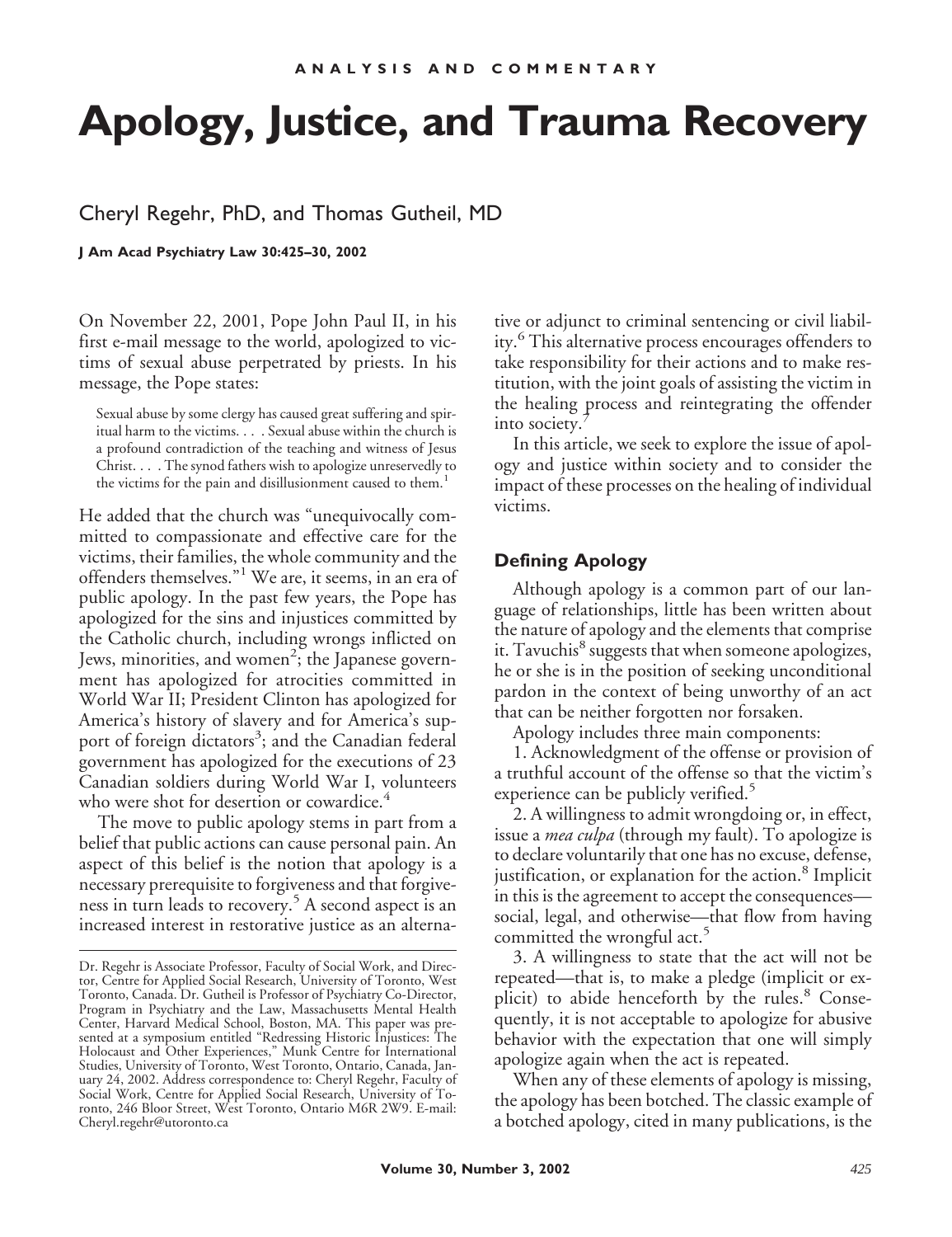case of Richard Nixon, who, in his apology for Watergate, failed to acknowledge the offense and justified wrongdoing by suggesting it was for the greater good.<sup>5,8,9</sup> Furthermore, although Mr. Nixon did not dispute the facts of Watergate, he suggested that his own acts were simply misjudgments and mistakes and his resignation was the price paid for an error, not for the commission of a crime.<sup>8</sup> Such botched apologies include statements such as, "I am sorry you hurt," rather than, "I am sorry I did that to you." 5

## **Apology, Justice, and Liability**

There is little room in the legal context for apology. Lawyers reflexively advise clients to refrain from making statements that suggest that they may in any way be responsible for harm, for fear that they may inadvertently accept criminal or civil responsibility for their actions.<sup>10</sup> Because the courts do not accommodate the concept of apology, a victim may obtain monetary compensation or see the offender jailed, but cannot expect an apology. This may leave victims with the sense that no one has acknowledged their pain. Indeed, a study by Des Rosiers *et al*.<sup>11</sup> suggests that the primary desire of victims of sexual assault who pursue civil litigation is to be heard and to obtain an apology; most are severely disappointed. One commentator observed that "the time-honored privilege against the incrimination of self has, in effect, morphed into a prescription against the consolation of others [in the legal context]" (Ref. 3, p 26).

Concerns that the legal system thwarts effective apology have led some to suggest rewriting the rules of evidence to exclude some apologies as admissions by a party-opponent doctrine.<sup>3</sup> That is, some advocates want to change the current rules in which an apology is seen as an admission of responsibility or culpability. At the present time in the United States, apology is considered inadmissible only if it falls under the Federal Rule of Evidence 408.<sup>12</sup> In this situation, there must be a dispute as to the validity of the claim or the monetary amount sought in damages, and the apology must be linked to an offer to compromise.<sup>9</sup> Two states have instituted bills that create "safe harbors" for apology.<sup>5</sup> In Massachusetts, statements or writings to the family expressing sympathy for pain, suffering, or death of a victim are considered inadmissible as evidence of liability in a civil action.<sup>13</sup> Similar legislation was more recently enacted in Texas. Taft,<sup>5</sup> however, makes the important observation that the creation of safe harbors undermines a

key factor that supports the integrity of apology that of willingness to take responsibility for the action. Further, the risk is raised that apology will be defined as merely a pawn in the power game, thus becoming part of another moral economy in which apology is used as a strategy.<sup>8</sup>

Apology is one means of acknowledging the suffering experienced by victims. An alternative method used in the courts is the victim impact statement. This in essence attempts to fulfill the second requirement for an apology: forcing the offender to face the consequences of criminal actions, whether or not the offender accepts responsibility. In the civil context, problems arise because there is no way to measure whether awards for intangible injuries are reliable and valid.<sup>9</sup> Questions are raised about whether financial compensation constitutes public acknowledgment and acceptance of responsibility. The evidence does not suggest that financial compensation for intangible losses, especially for the pervasive and insidious effects of victimization, leads to healing and resolution.<sup>7</sup> An alternative argument in favor of payment of intangible damages is that they are a deterrence, not compensation. $9$  In other words, society is attempting to fulfill the third requirement of an apology: the willingness to pledge that the act will not be repeated. In this way, not only may a particular offender be deterred from committing the act again, but also others may be dissuaded from such action. When one considers the effects of punishment on deterrence in other contexts, however, the argument is not persuasive.

Although they may not require an overt apology, criminal sentencing determinations acknowledge as mitigation the sincere expression of remorse and acceptance of responsibility. $9$  As a further attempt to ensure that offenders take responsibility for the consequences of their actions, impact on the victim has arisen as a factor in court decisions. In civil law, which emphasizes compensating the victim, a consequentialist position is taken. That is, the monetary value of the judgment is based in part on the magnitude of the outcome. Yet, the use of victim impact in sentencing in the criminal justice context is a matter of contention. The offender's intention is a critical factor, and punishment is guided by normative estimations of the severity of the consequences for the victim.<sup>14</sup> Although the seriousness of the crime is certainly an important factor in impact, individual strengths and vulnerabilities of the victim also lead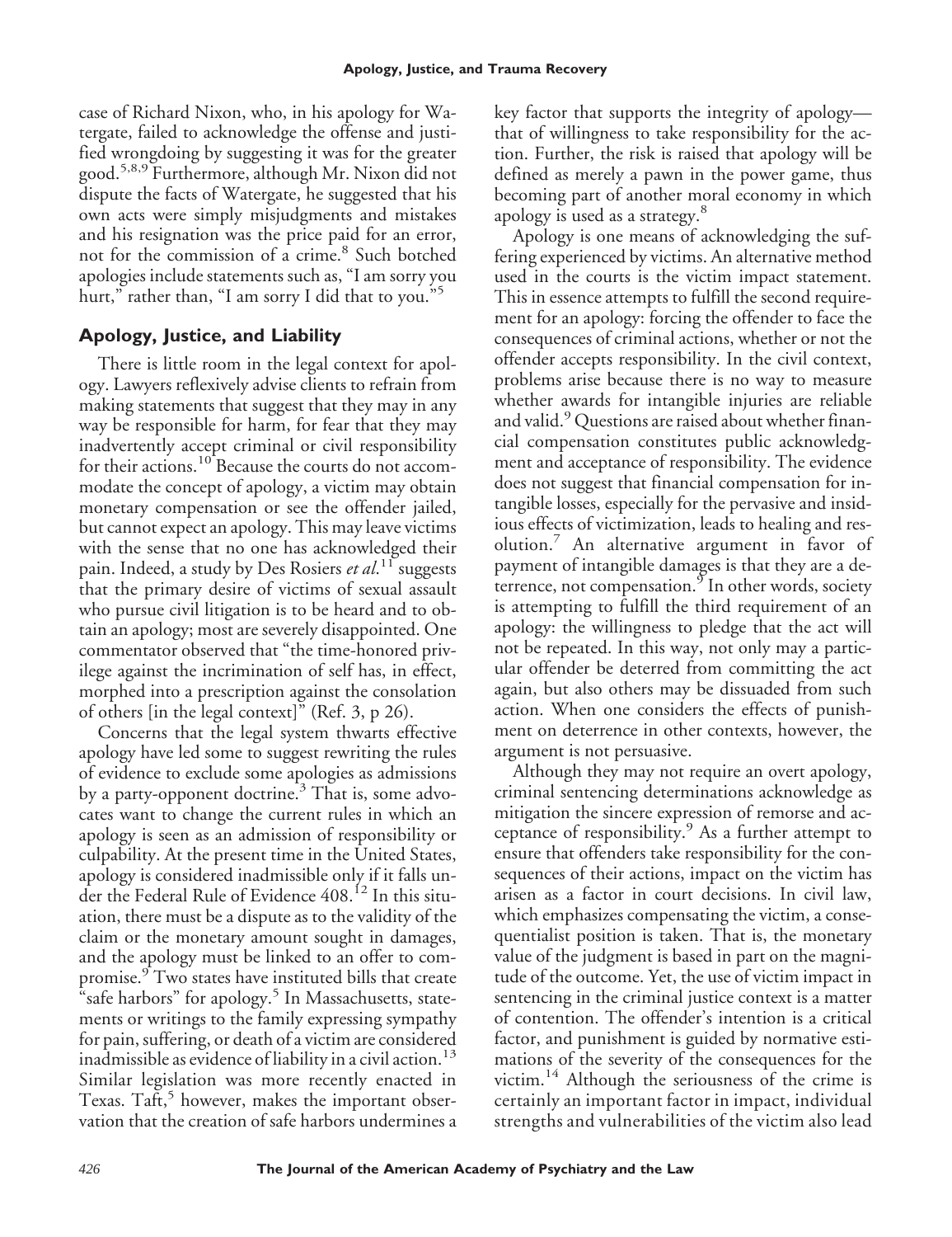### **Regehr and Gutheil**

to traumatic outcomes.<sup>15-17</sup> Hills and Thomson<sup>14</sup> question why offenders with the same intentions, who commit the same crimes, should receive different sentences because the characteristics of the victims resulted in different psychological consequences.

An alternative form of justice for violent offenses that is increasing in popularity is restorative justice, a term most often used to describe such informal and nonadjudicative forms of dispute resolution as victim-offender mediation, family conferences, and aboriginal forms of justice that promote joint decisionmaking power.<sup>6</sup> The Supreme Court of Canada has embraced restorative justice as a legitimate form of sentencing, with its emphasis on acknowledgment of harm, reparation, and community sanctions.<sup>6</sup> An additional component of the restorative justice model is the concept of disgrace and the belief that a defendant's public acknowledgment of shame acts as both a punishment and a deterrent.<sup>18</sup> Although this may appear to satisfy the three aspects of apology, Roach $^6$ questions whether restorative justice satisfies the fundamental principles of sentencing, including whether the sentence is proportionate to the seriousness of the crime. As a result, victims may believe that their continuing safety has not been considered and that the magnitude of the crime has not been fully acknowledged. Further, in an attempt to embrace the concepts of contrition and apology, the courts may simply have created an expeditious means of avoiding imprisonment.

Several other problems regarding the application of restorative justice remain unresolved. One such problem is that reparation politics often have a backward-looking dimension, promoting the cultivation of victimhood and cultural parochialism.<sup>19</sup> Victims become dependent on the oppressor to engage in the process in a fair and meaningful way. In addition, at a time when many individuals and groups are seeking justice for historic atrocities, restorative justice runs the risk of creating an environment of competition, in which each group of victims must show themselves to be the most wronged and to have incurred the greatest damage.

The implementation of restorative justice also makes many assumptions about victims regarding what is necessary for their healing and regarding their willingness to engage in the process. Society must ensure that we do not place the responsibility on the victim to ensure that an offender takes responsibility

for his or her actions. In addition, it is important to assess whether the aims of restorative justice are indeed directed more toward the benefit of the offender than the victim.<sup>6</sup> Restorative justice supports perpetrators and encourages them to take responsibility for their actions, to make some sort of restitution, and to reintegrate into society.<sup>7</sup> This may cause distress for victims who view the perpetrator as receiving equivalent or more support than they receive. Finally, it is important not to rush to include the requirement for apology in the restorative justice process on the assumption that the process and an apology will assist in the healing process. The therapeutic value to the victim has yet to be determined.<sup>9</sup> Statements can be found in the literature such as: "The evidence of victim satisfaction as a result of face-to-face confrontation with the offender and mediation of a restitutionary response is overwhelming" (Ref. 20, p 858). However, reviews of research supporting these statements demonstrate significant problems with data collection and sampling.<sup>20</sup> In addition, one must be cautious about equating satisfaction with the process of healing.

## **Apology, Justice, and Healing**

An assumption often made by both victims and society is that an apology is a necessary aspect of healing. In several articles the tendency has been noted for victims seeking compensation to state that if the offender had apologized, they could have begun to heal.<sup>5,10</sup> Self-help books make such statements as: "Apology has the power to heal individuals, couples and families. Almost like magic, apology can mend our relationships, soothe our wounds and hurt pride and heal our broken hearts" (Ref. 21, p 12).

Forgiveness is a concept related to apology. Much of the psychotherapeutic literature is based on the health model perspective in which forgiveness is understood as giving up one's right to retribution and letting go of anger and resentment toward the offender, with a consequent reduction in the victim's emotional distress and anxiety.<sup>22,23</sup> A change in the perspective of the forgiver is achieved through replacing negative feelings with positive ones of empathy toward the wrongdoer. From this perspective, forgiveness is a gift from the forgiver to the forgiven.<sup>22</sup> This act of forgiveness is then seen to lead to resolution of the trauma and the resultant symptoms of distress. A recent study reported in *The New York Times*, <sup>23</sup> however, suggests that Americans are more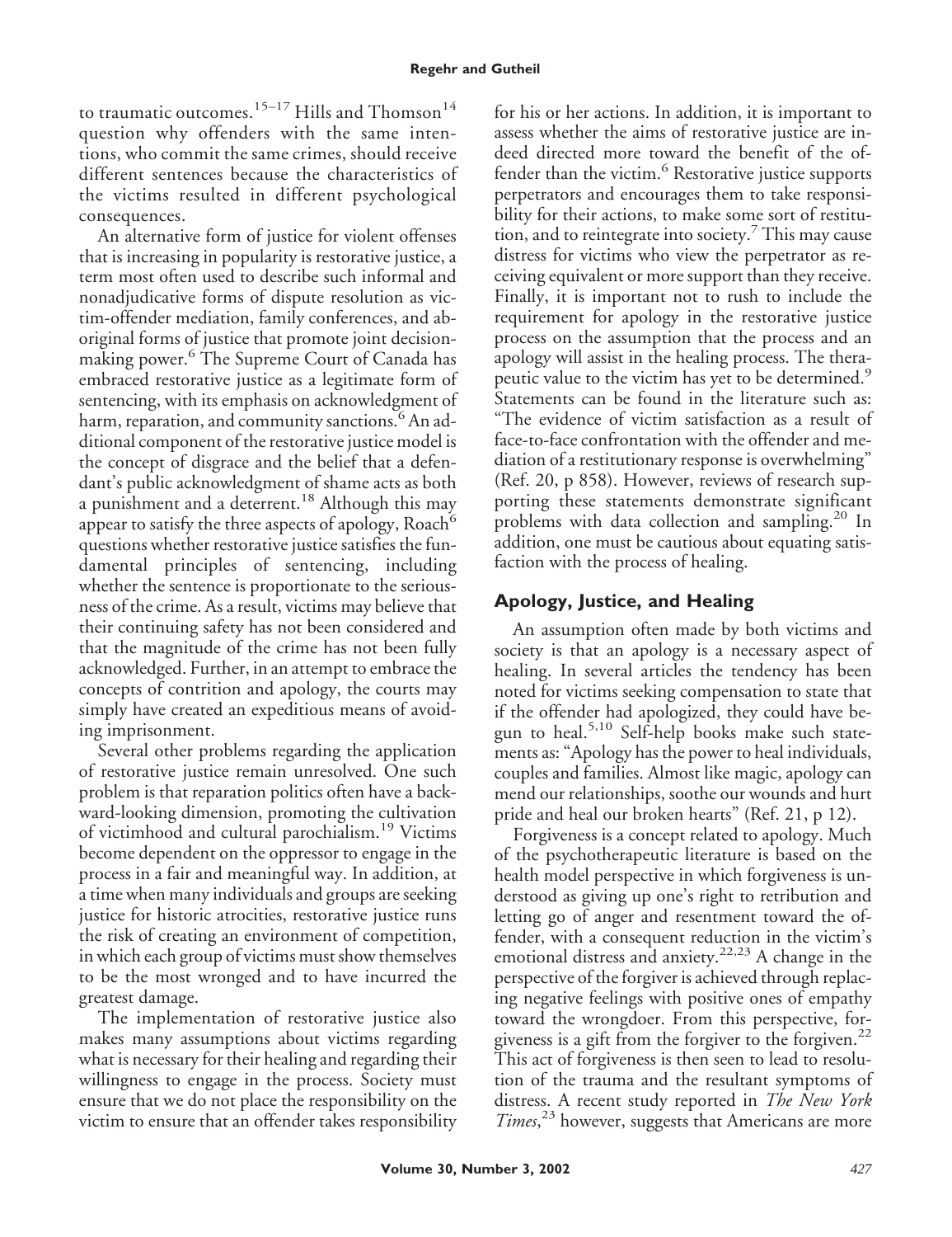likely to believe that God has forgiven them (75%) and to have forgiven themselves for transgressions against others (57%) than to have forgiven others for misdeeds against them (52%). Nevertheless, the researchers suggest that health benefits accrue for those who forgive.<sup>23</sup> However, if forgiveness after a show of contrition through an apology is a requisite aspect of healing, then victims continue to depend on offenders' behavior for their psychological well-being.<sup>5</sup>

It has been argued that an apology, rather than bringing about the healing of the victim, may in fact represent a means of catharsis only for the perpetrator. One Holocaust survivor stated: "I think [the apology] was invented by those who perpetrate atrocities. . .to make them feel better. I don't know how it can make victims feel better" (Ref. 9, p 184). In this way, apologies may be a way for perpetrators to save face and avoid liability but may in fact have little to do with the victim's well-being.

When one views the public statements of victims and their families, one is often struck by the belief that healing can begin only if justice has been satisfied. There is a belief that justice will allow "closure" of the issue.7On another level there may be a belief in retributive justice—that is, only when the wrongdoer has been punished, either through incarceration or financial penalty, can moral equilibrium be restored.<sup>7</sup> This places the victim at the mercy of a judicial system that may or may not be able to prove guilt beyond a reasonable doubt. If the prosecution fails, victims may feel further victimized and humiliated.<sup>7</sup> Even when the victim "wins," the experience of grueling litigation may rob that outcome of any healing potential. Secondary guilt after winning may also keep the victim from benefiting from the victory.

The quest for justice and apology, in and of itself, may thwart the healing process. Many researchers have shown that the ability to attribute some positive meaning to tragic events is associated with lower levels of traumatic reactions. This area of inquiry began with Viktor E. Frankl's *Man*'*s Search for Meaning*. 25 in which he recounts his experience in a Nazi concentration camp during World War II and tells how he came to understand the world and his experience. The literature now includes studies that associate positive meaning with lower levels of symptoms in human immunodeficiency virus (HIV)–positive men,<sup>26</sup> people with disabilities,<sup>27</sup> and women with breast cancer.<sup>28</sup> Conversely, those individuals who

continue to seek meaning in events that are horrific and random, such as incest or the loss of a child, continue to have higher levels of affective arousal many years after the traumatic event has ended.<sup>2930</sup> The search for apology and justice may have a similar outcome.

## **Public Acts, Private Pain**

When one considers the scope of human injustices in an event such as the Holocaust and the number of individuals who continue to be affected, the question arises of who should or can apologize. The famous doctor's trial in Nuremberg (1947–1949)—focused on the experiments of Nazi doctors on prisoners in concentration camps, which included exposure to extreme cold, high altitudes, mustard gas, sulfanilamide, seawater, and incendiary bombs—provided a window into the atrocities committed by the Na $zis$ <sup>31</sup>. In that case, the first aspect of apology, that of naming the truth and forcing responsibility, was fulfilled. In referring to the trial, U.S. Chief Prosecutor Justice Robert Jackson stated: "The wrongs which we seek to condemn and punish have been so calculated, so malignant, and so devastating, that civilization cannot tolerate their being ignored because it cannot survive their being repeated" (Ref. 31, pp 30–31). Yet subsequent investigations such as the trial of French bureaucrat Maurice Papon in 1998 have demonstrated that complicity in the extermination of Jews went far beyond the borders of Germany and the realm of the Nazis. How many people and governments should apologize? In addition, the trial of James Keegstra,<sup>32</sup> a teacher in western Canada, who fought (unsuccessfully) for the right to teach public school students that the Holocaust was a hoax, shows that acknowledgment is not universal.

A second question arises regarding the extent to which a figurehead or group making an apology accepts responsibility for the wrongdoing. Pope John Paul II apologized for the historic misdeeds of Roman Catholics, including those against Jews, and publicly asked God for forgiveness. After the apology, however, Israel's Chief Rabbi, Israel Meir Lau, expressed disappointment that the Pope did not mention the Holocaust or the controversial role of Pope Pius XII, who, many believe, turned a blind eye to the death camps. $^2$  Clearly, for many this apology did not go far enough. In contrast, Albert Speer, one of the most sinister figures in Nazi Germany was praised for his apology, which took full responsibility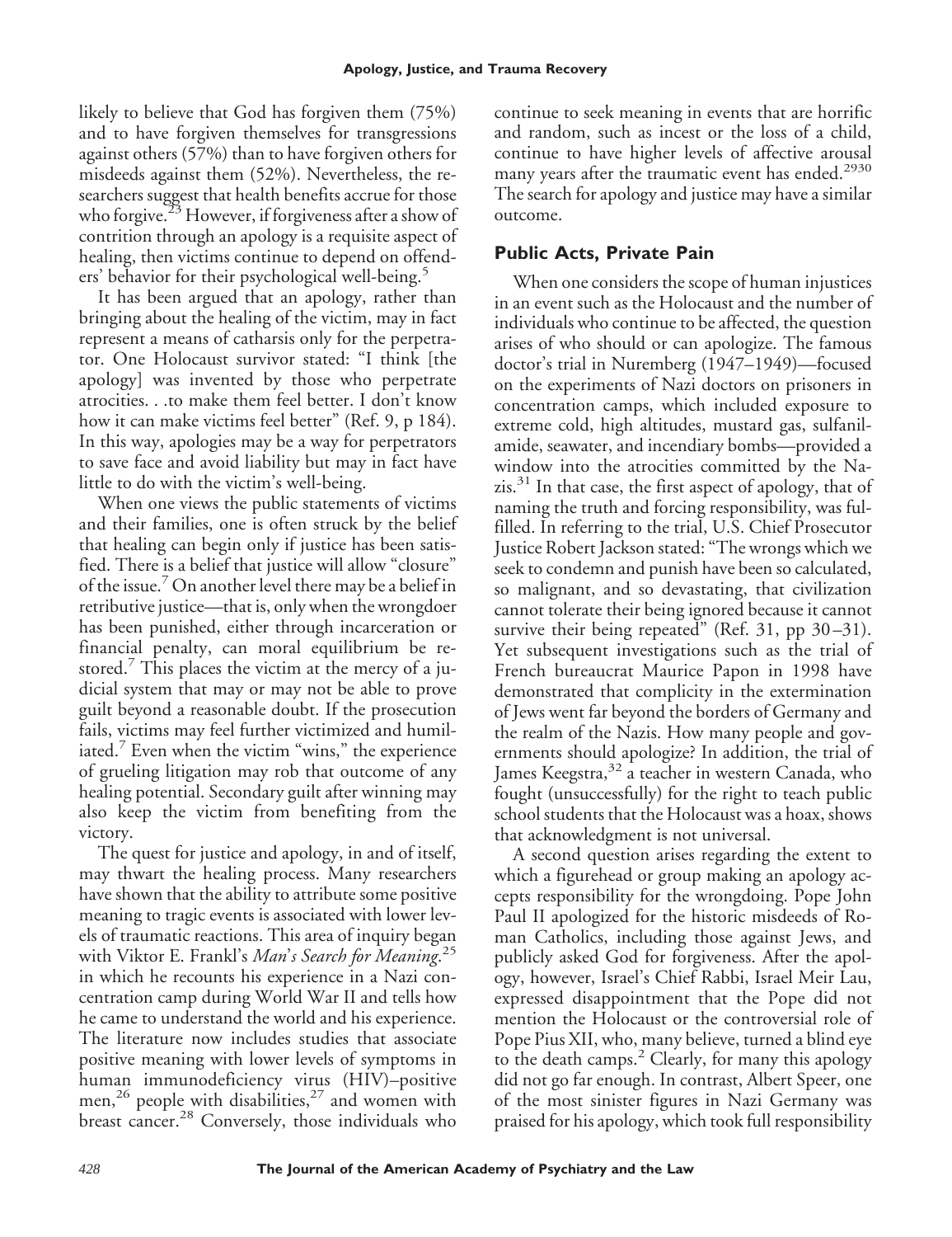for his actions and acknowledged that no call for forgiveness was justified:

My moral failure is not a matter of this or that. It resides in my association with the whole course of events. . . . Whether I knew or did not know, or how much or how little I knew, is totally unimportant when I consider what horrors would have been the natural ones to draw from the little I did know. . . . No apologies are possible [Ref. 8, p 21].

An alternative to public apology has been the concept of truth commissions, the most famous of which was convened in South Africa. The task of the South African Truth and Reconciliation Commission (TRC) was to expose and document human rights abuses perpetrated under the system of apartheid. $33$ In the end, the TRC took 21,298 statements from survivors or families of victims of political violence and dealt with 7,128 applications for amnesty.<sup>7</sup> Through the truth-recovery process, the commission sought to reconcile South Africa with its past and correct misconceptions and stereotypes.<sup>7,34</sup> In this way, truth commissions are designed to fuse polarized antagonistic histories into a core of shared history to which both sides can subscribe.<sup>18</sup> In addition, truth processes attempt to deal with the destructive influence of enforced silence and social discounting of the experience of victims $34$  on the basis of the belief that revealing is healing.<sup>35</sup>

Although some view this as an important process for both individual and societal healing, others assert that the TRC was created for political reasons to smooth the political transition from authoritarian to democratic rule.<sup>34</sup> Contentions regarding whether the process was helpful or harmful to individuals appears to be highly personal and dependent on what role the individual played in the process. The commission attempted reconciliation in light of a common history, yet critics have suggested that there is no common historical perspective and therefore the potential for discounting some experiences continues to exist.<sup>7,35</sup> Others question the value of catharsis in such a prescribed manner within a prescribed time frame in which victims may even be forced to provide testimony.<sup>7,35</sup> Some have suggested that individuals may have become further traumatized by the reopening of their wounds and the recounting of events.<sup>7</sup> From this perspective, the role of truth commissions is viewed as an attempt to deal with the collective issues at the expense of the individual. In fact, a South African legislator explicitly stated: "We sacrifice justice because the pains of justice might traumatize our country and affect the transition. We sacrifice justice for truth so as to consolidate democracy, to close the chapter of the past and avoid confrontation" (Ref. 7, p 466).

Despite anecdotal evidence that the process of the TRC has led to healing, there is little empirical evidence to support this claim. In a study of 134 victims, in which the outcome was compared for those who testified, those who gave written statements, and those who remained silent, no significant differences were found in symptoms of post-traumatic stress disorder (PTSD) or in the victims' levels of forgiveness.<sup>33</sup> In part, this may be because few psychological support services were made available to victims in the process of testifying or following their testimony.<sup>34</sup> Furthermore, the process leading to amnesty for perpetrators preceded the process of reparation for victims. Except in the most dire cases, victims were not to be compensated until the amnesty process was completed.<sup>7</sup> In addition, amnesty seekers were not compelled to make any form of restitution beyond the public shame of acknowledging their deeds. Finally, it is argued that far more central to the healing process is the ongoing deprivation that contributes to the experience of primary trauma.<sup>34</sup>

Reparation campaigns for past injustices represent a new phase in relationships between states and the groups that they have victimized historically. It is hoped that these will influence the future willingness of statesmen to oppress other groups.<sup>19</sup> However, one of the problems of reparation is the possibility of backlash. Torpey<sup>19</sup> suggests that the payment by the Germans of enormous sums in reparation for acts in World War I helped generate a backlash against those who exacted the payments and contributed to the rise of the Nazi party. Further, it is possible that current attempts to obtain reparation contribute to anti-Semitism and the threat of questions about the validity of claims. Thus, the risk to individuals may in fact increase.

## **Conclusion**

In this review, we have considered some of the studies of apologies made in several circumstances. It is clear from the foregoing that far more systematic research is needed into the variables that affect the potential of the apology to become a step in the healing process. As this review has indicated, the current empirical evidence is insufficiently solid to support the proposition that apology by oppressors, perpetra-